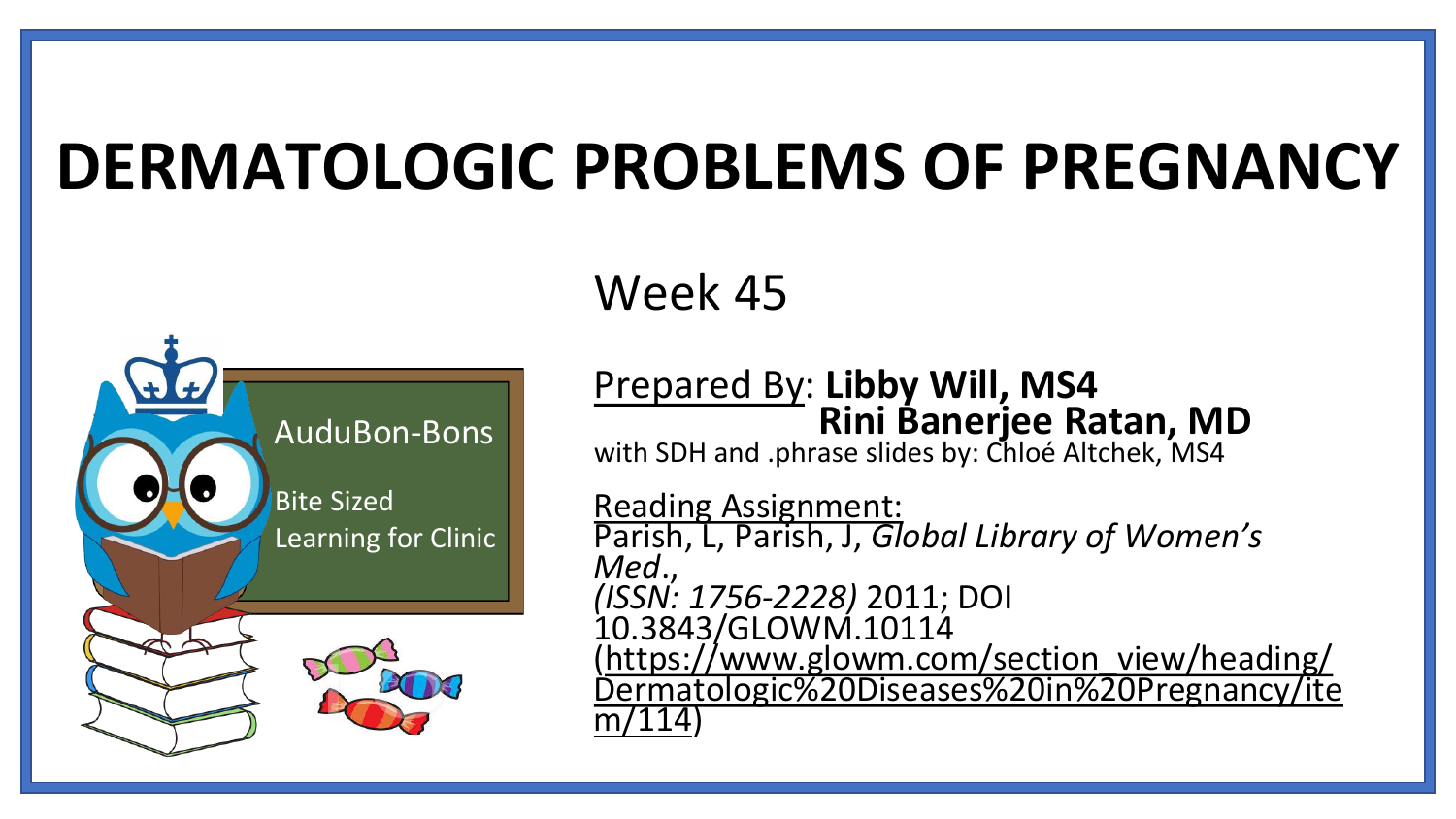# LEARNING OBJECTIVES

- To recognize the most common dermatologic problems of pregnancy
- To understand basic incidence, pathogenesis, treatment, and maternal/fetal impact of the most common dermatologic problems of pregnancy

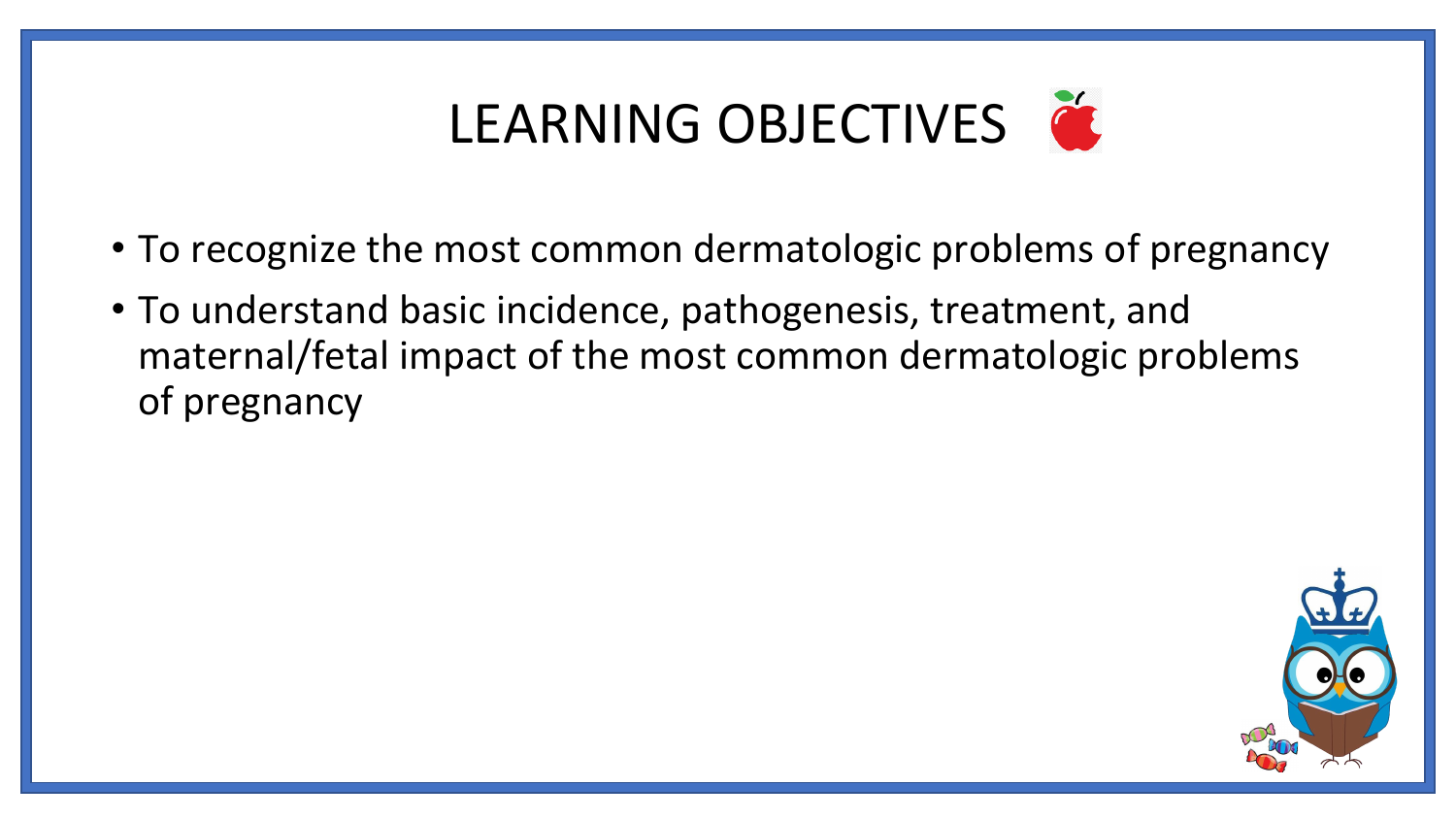## CASE VIGNETTE

You are staffing the Audubon Clinic and the MA informs you that you have several patients in the waiting room concerned about dermatologic findings.

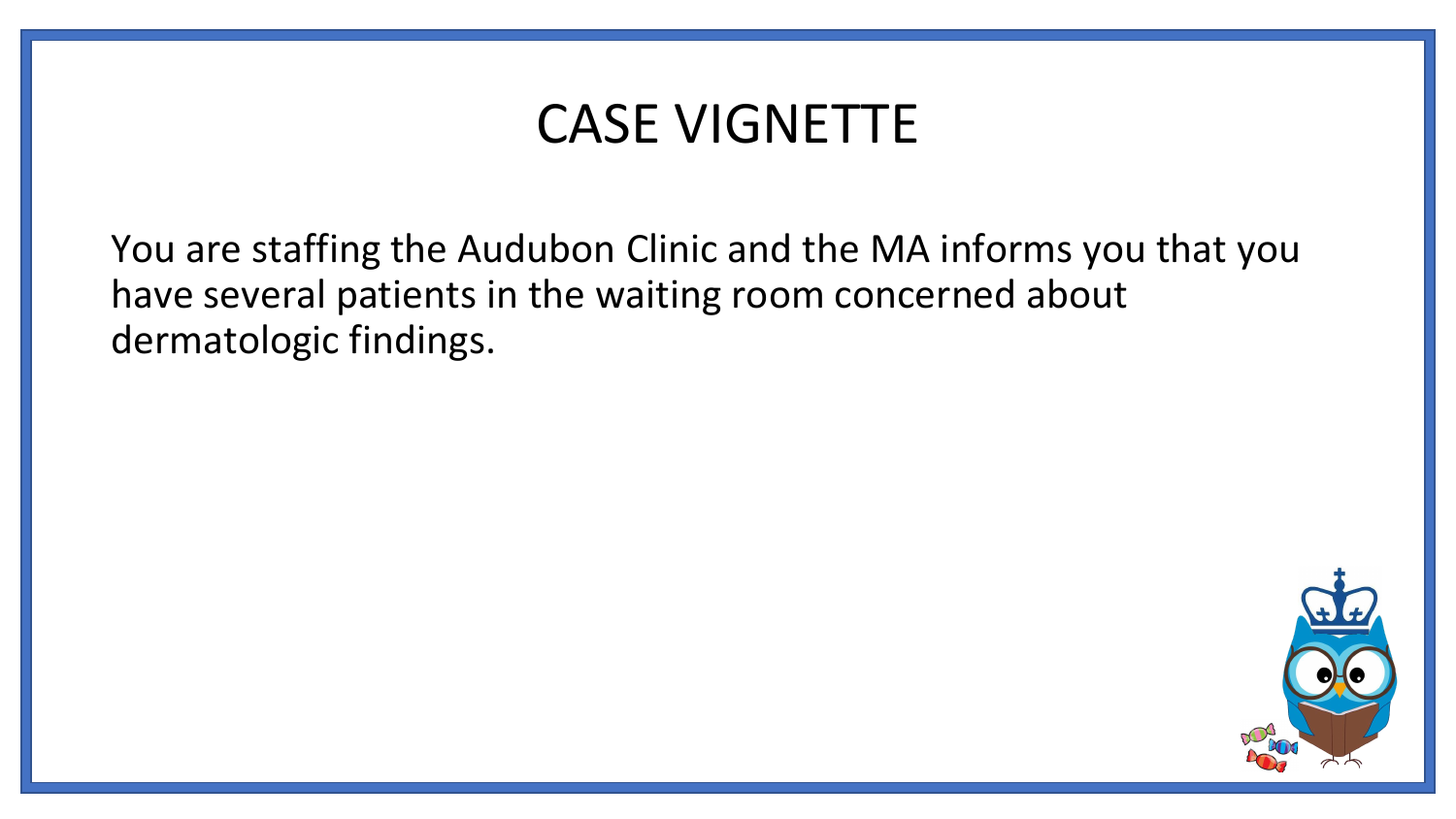A 30 yo G1P0 woman at 32 weeks EGA presents with concern about a new skin finding on her abdomen:



https://www.healthline.com/health/pregnancy/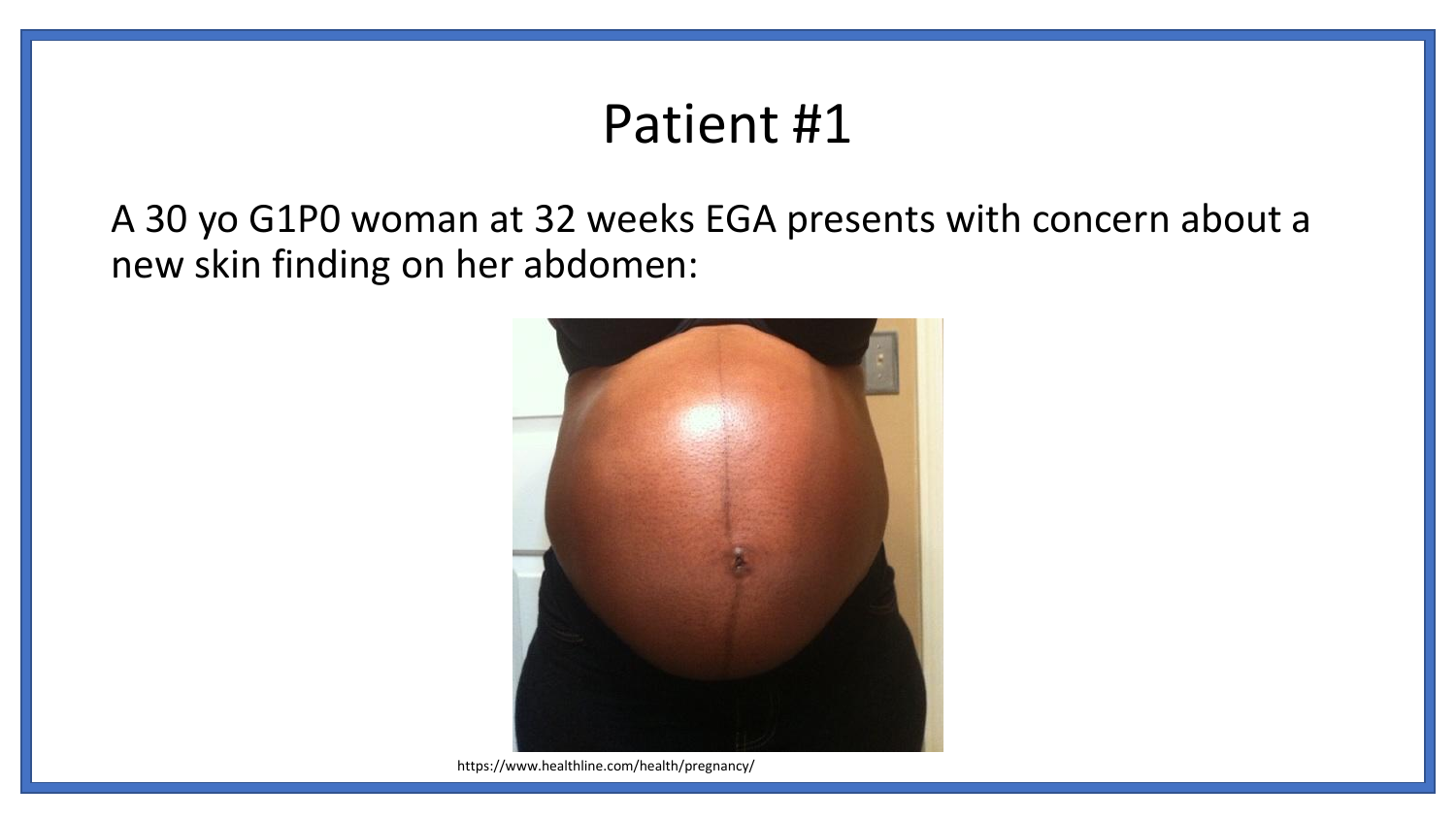### **What is her dermatologic finding?**

### **Linea nigra**

- **Incidence:** 
	- 75% of pregnant women<sup>1</sup>
- **Pathophysiology:** 
	- Increased melanocyte-stimulating hormone made by the placenta
- **Prevention:** 
	- Sunscreen, sun avoidance
- **Treatment:** 
	- Typically resolves within a few months of delivery



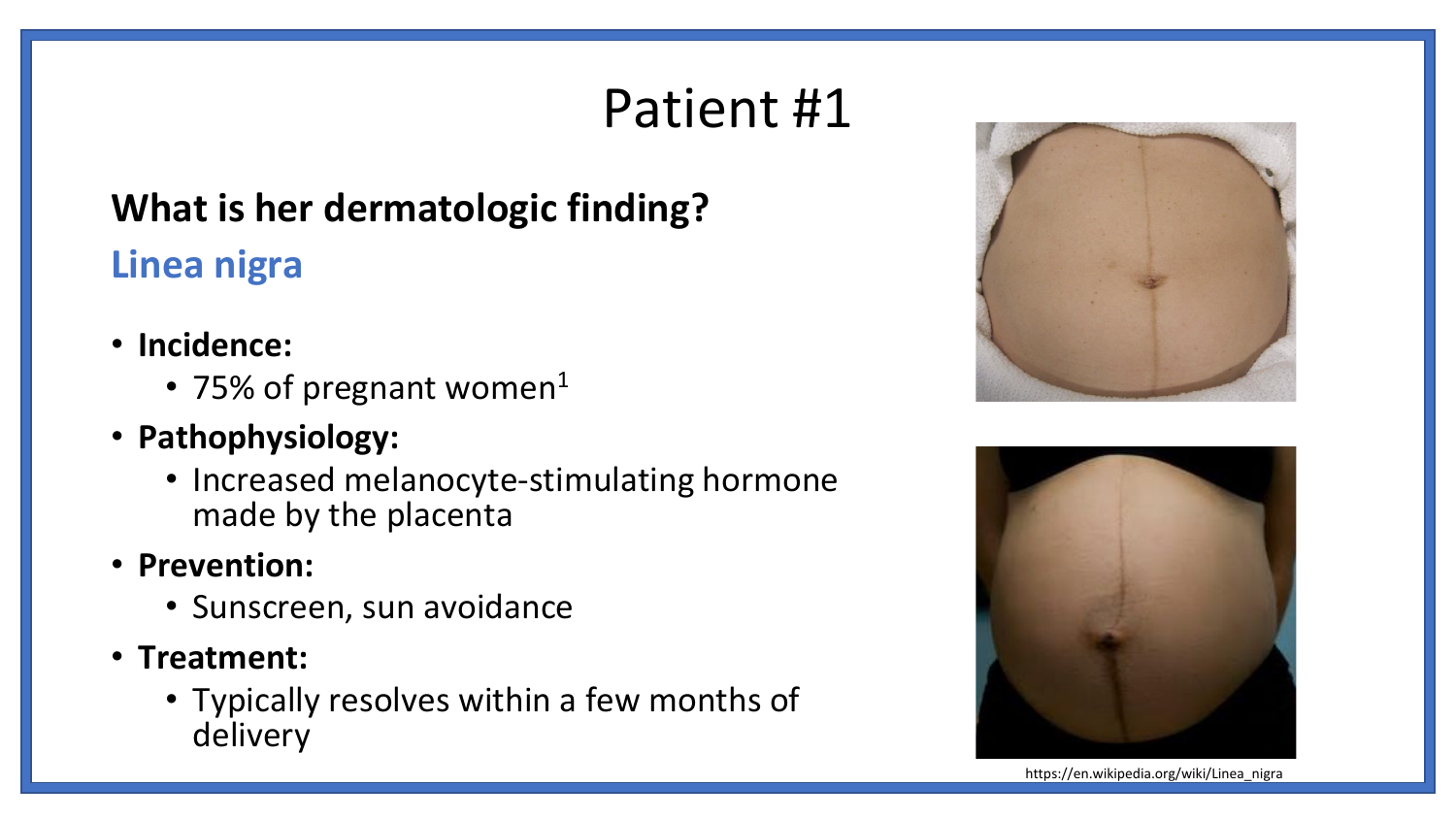A 24 yo G1P0 woman at 18+4 weeks EGA presents with concern about a new skin finding on her face:



https://www.uptodate.com/contents/melasma-epidemiologypathogenesis-clinical-presentation-and-diagnosis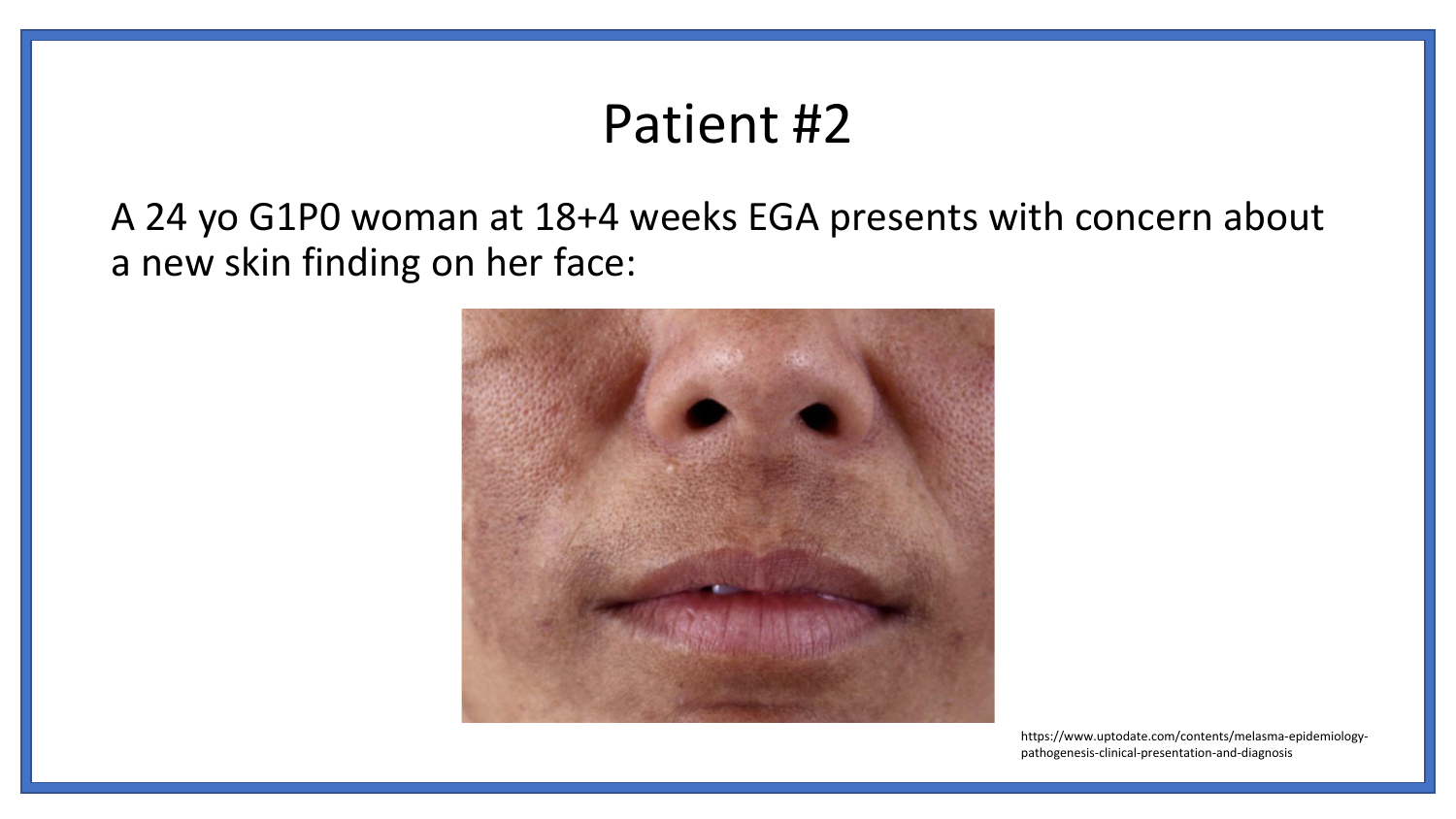## **What is her dermatologic finding?**

### **Melasma**

- also known as chloasma or mask of pregnancy
- **Incidence:** 
	- Occurs in up to 75% of pregnant women<sup>2</sup>
- **Pathophysiology:** 
	- Increased melanocyte-stimulating hormone made by the placenta
- **Prevention:** 
	- Sunscreen, sun avoidance
- **Treatment:** 
	- Usually regresses within 1 year<sup>3</sup>
	- With persistent melasma, topical therapy with hydroquinone/retinoids, chemical peel



https://www.verywellhealth.com/melasma-overview-4588702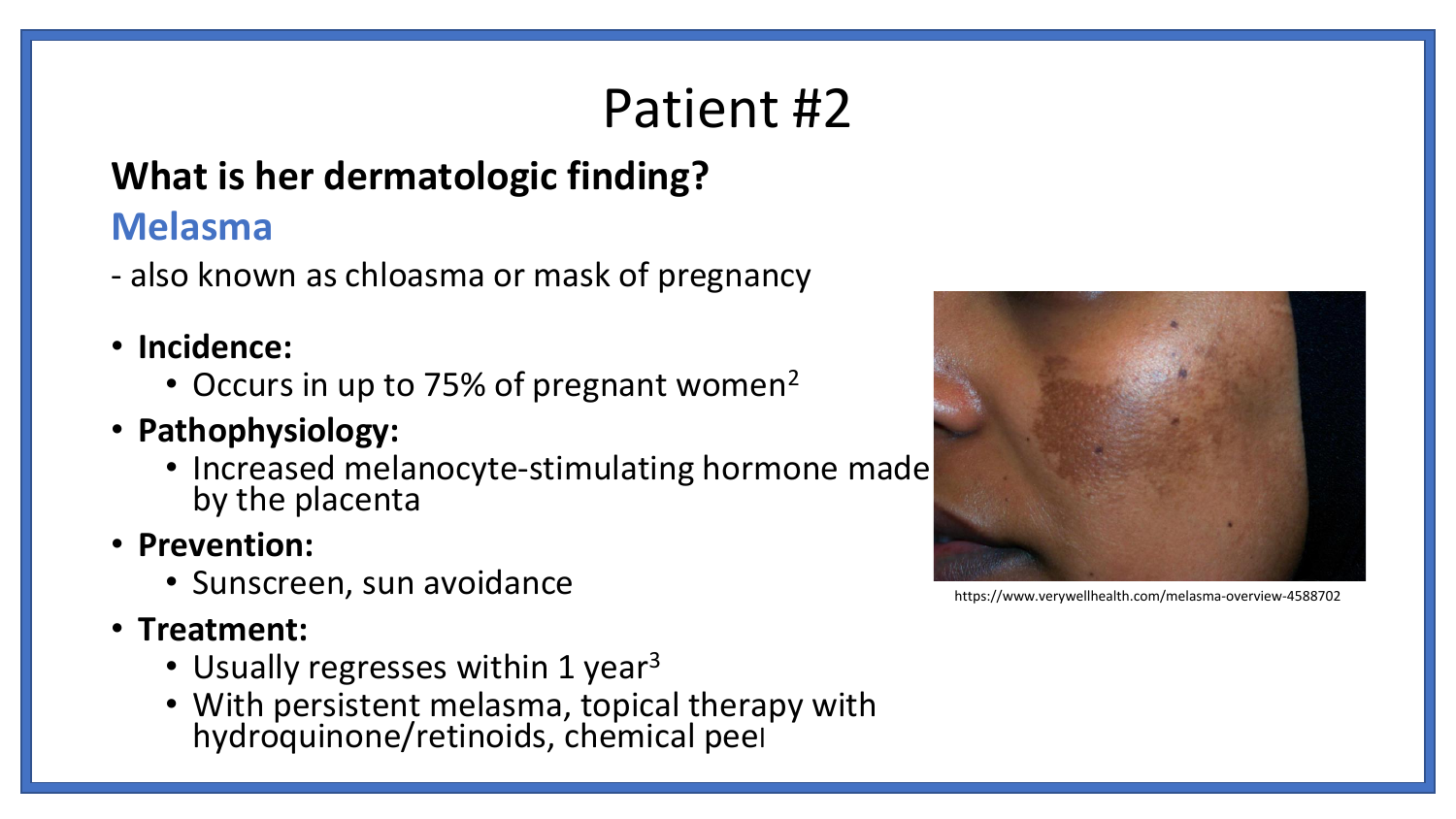A 28 yo G1P0 woman at 11+3 weeks EGA presents with concern about a new skin finding on her face:



https://www.glowm.com/section\_view/heading/Dermatologic%20Diseases%20in%20Pregnancy/item/114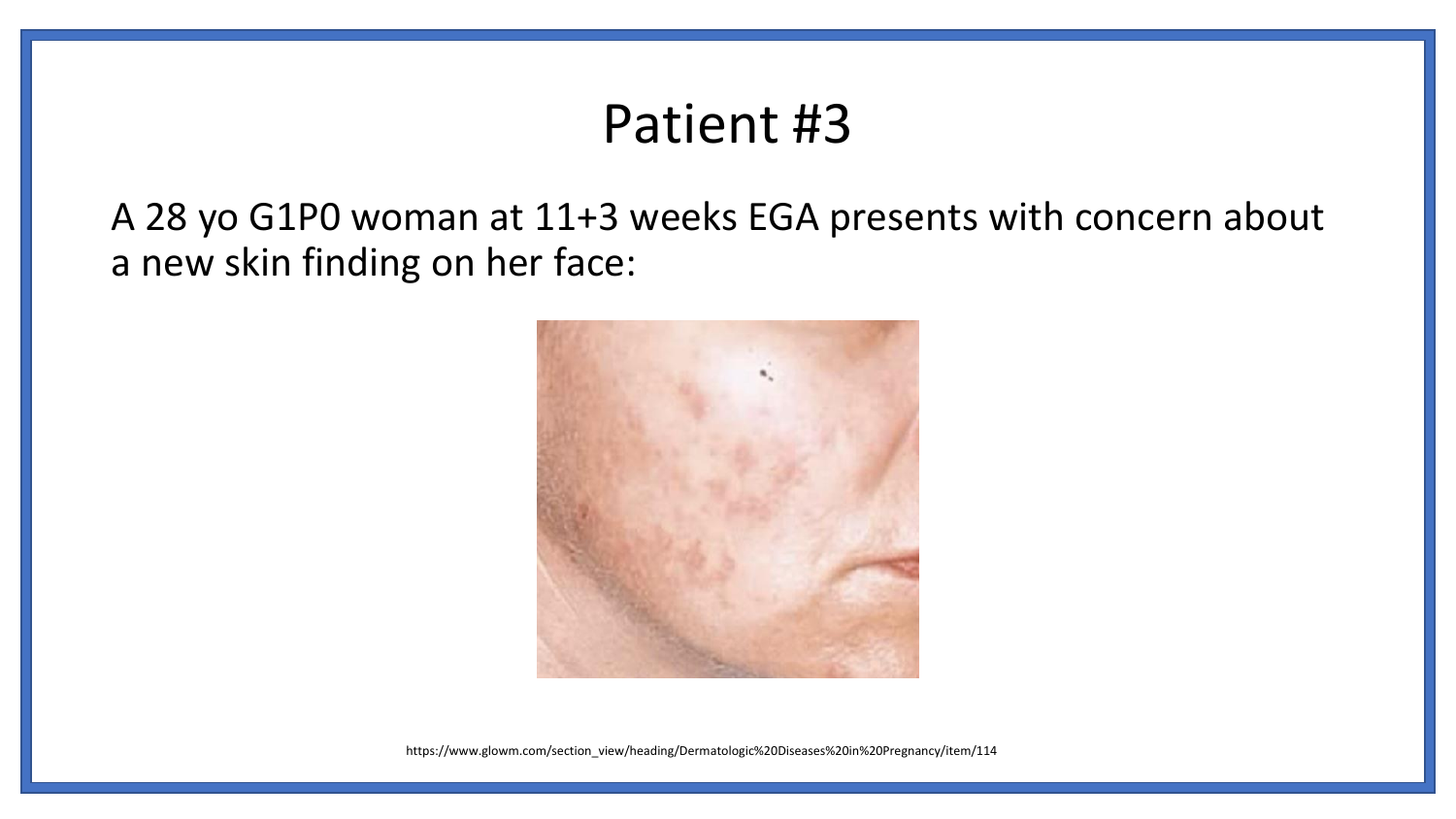### **What is her dermatologic finding?**

### **Spider angioma**

- **Incidence:** 
	- Between 11-66% of pregnant women<sup>4</sup>
	- Most frequently appear in months 2-5 of pregnancy
- **Pathophysiology:** 
	- Estrogen excess
- **Treatment:** 
	- 90% regress by three months postpartum<sup>4</sup>
	- Persistent spider angioma can be treated with laser therapy

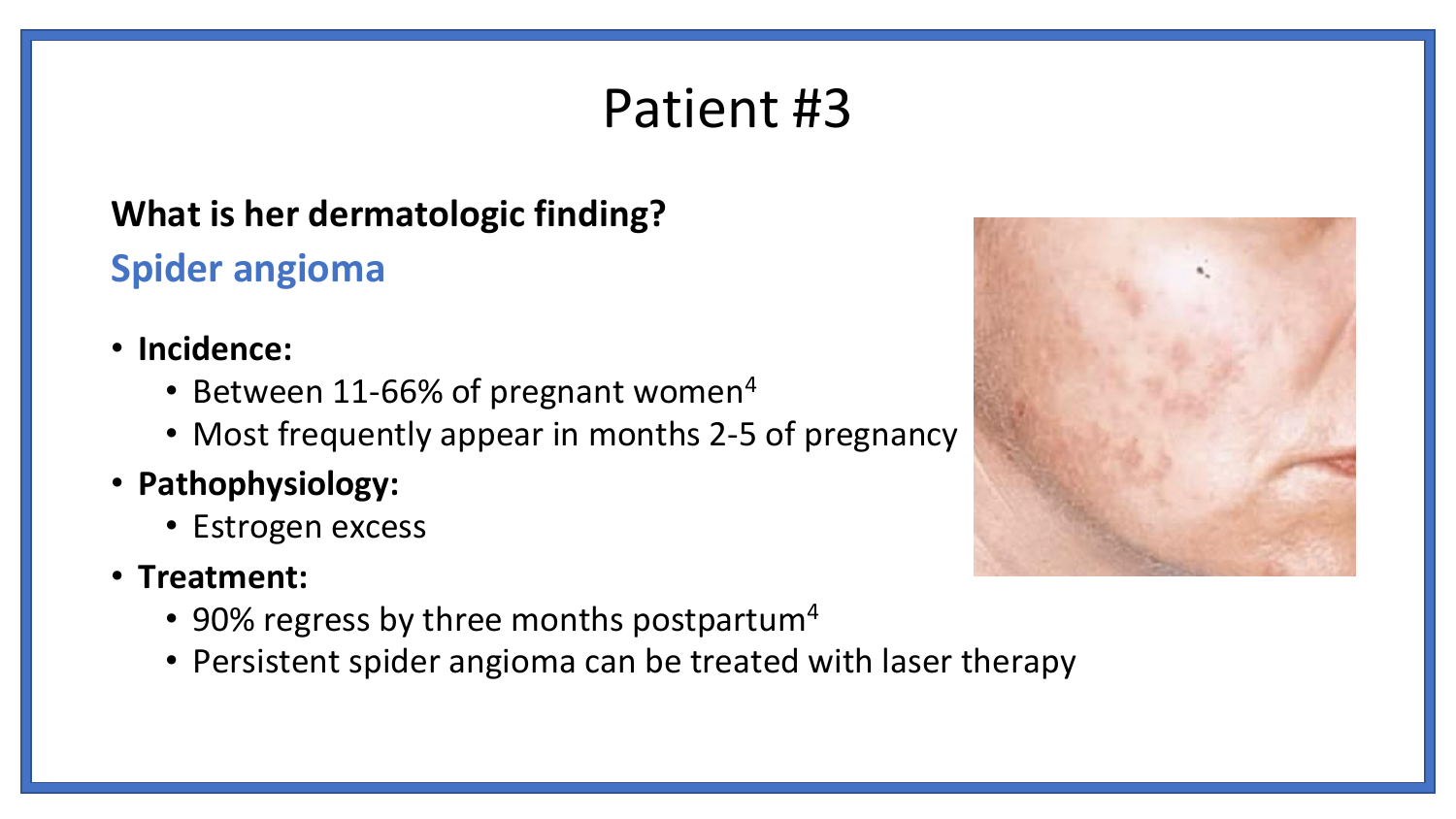A 23 yo G1P0 woman at 9+1 weeks EGA presents with concern about a new skin finding on her hands:



https://www.healthline.com/health/skin-disorders/palmar-erythema#picture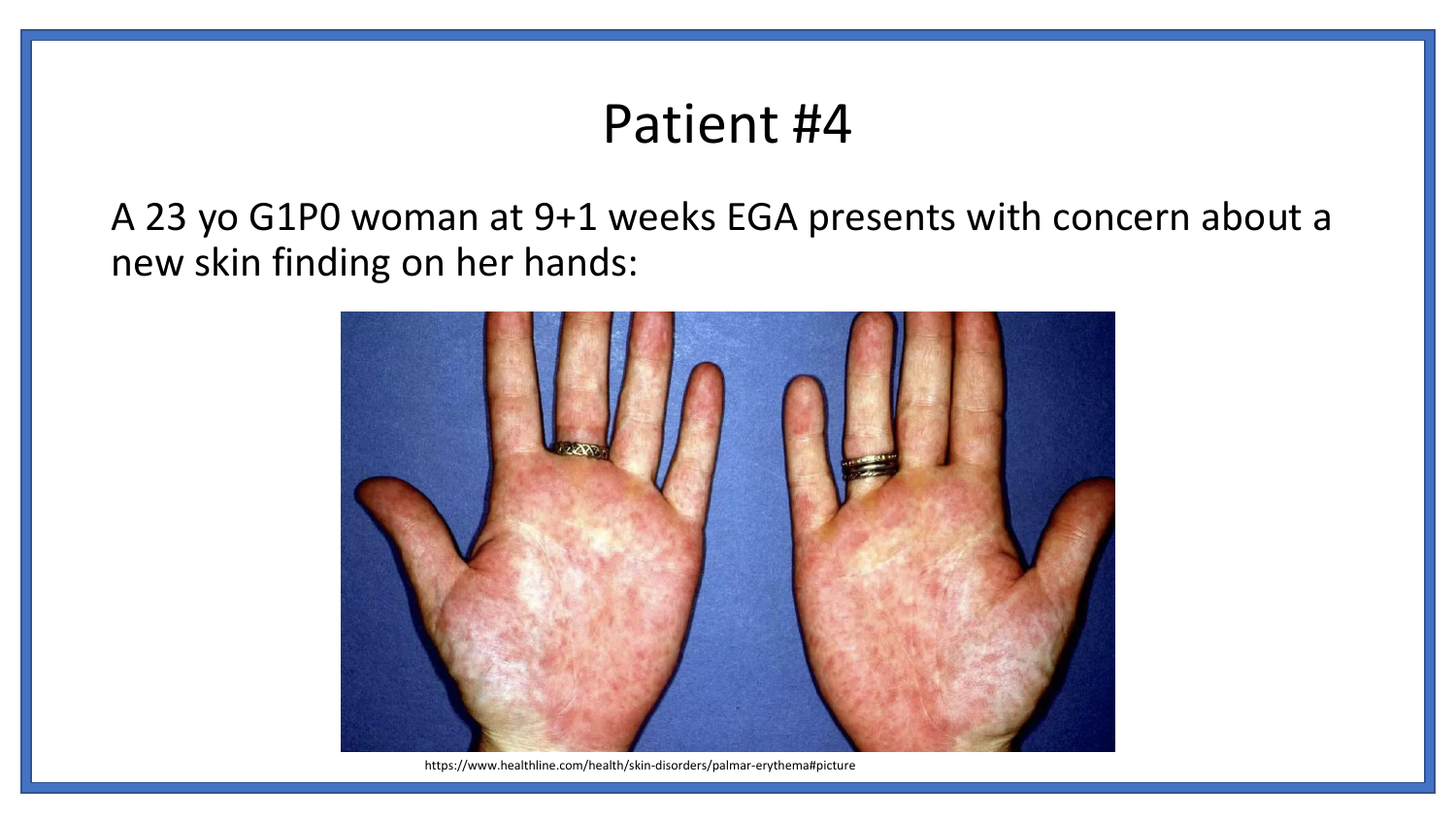### **What is her dermatologic finding?**

### **Palmar erythema**

- **Incidence:** 
	- Between 33% 66% of pregnant women<sup>4</sup>
- **Pathophysiology:** 
	- Estrogen excess
- **Treatment:** 
	- Typically resolves after delivery

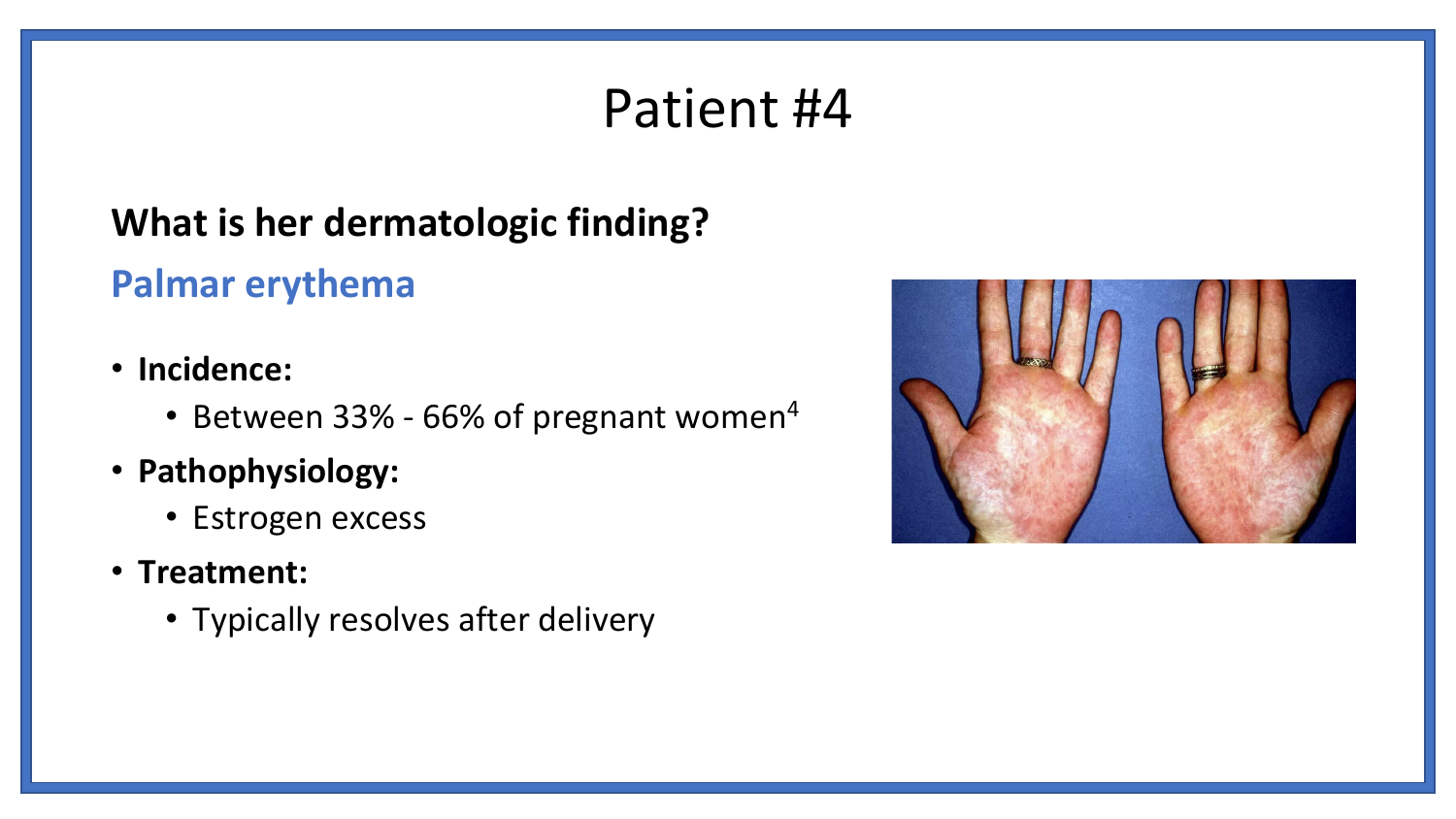A 34 yo G3P1 woman at 30+3 weeks EGA presents with concern about a new finding on her lower legs:



https://www.glowm.com/section\_view/heading/Dermatologic%20Diseases%20in%20Pregnancy/item/114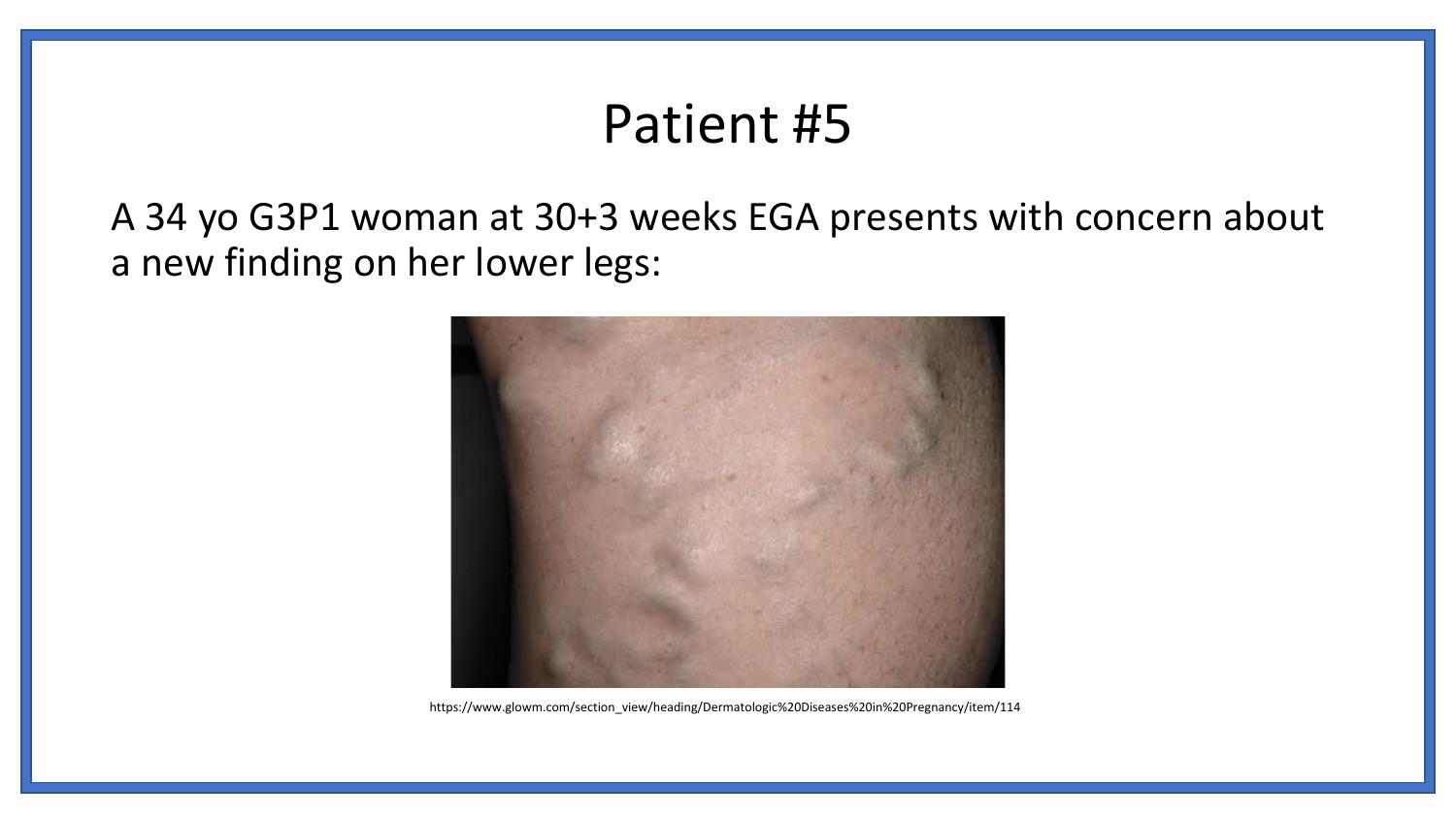### **What is her dermatologic finding?**

### **Varicose veins**

#### • **Pathophysiology:**

- Saphenous, vulvar, and hemorrhoidal varicosities all occur at an increased rate during pregnancy due to increased blood flow and venous pressure in femoral/pelvic vessels from enlarging uterus
- Genetic predisposition

#### • **Treatment:**

- Supportive therapy with leg elevation, compression hosiery, sleeping on left side, exercise, avoidance of long periods of standing/sitting
- Can consider postpartum medical or surgical intervention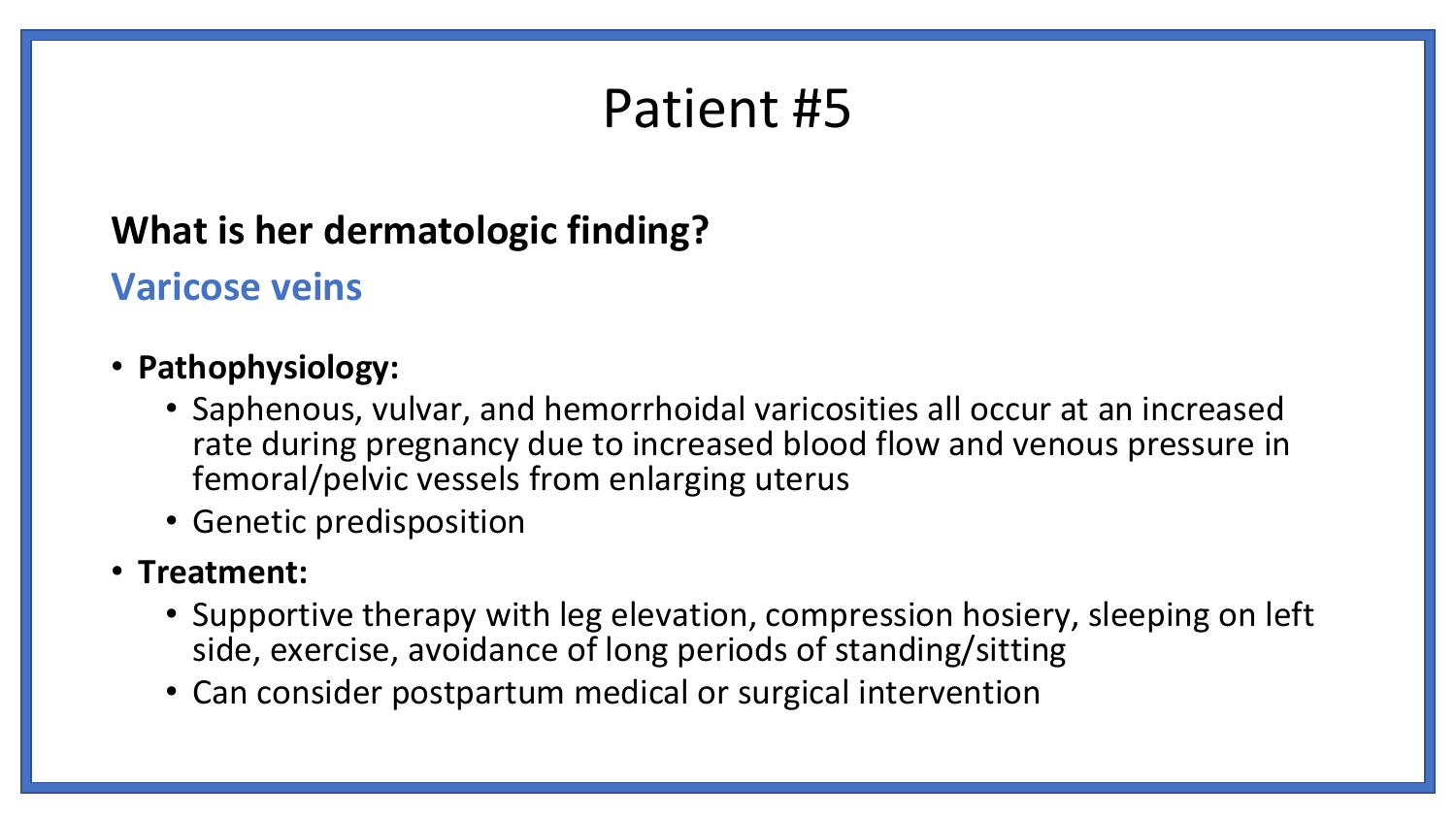A 37 yo G1P0 woman at 37+3 weeks EGA presents with concern about a new skin finding on her abdomen. The rash is itchy and bumpy.

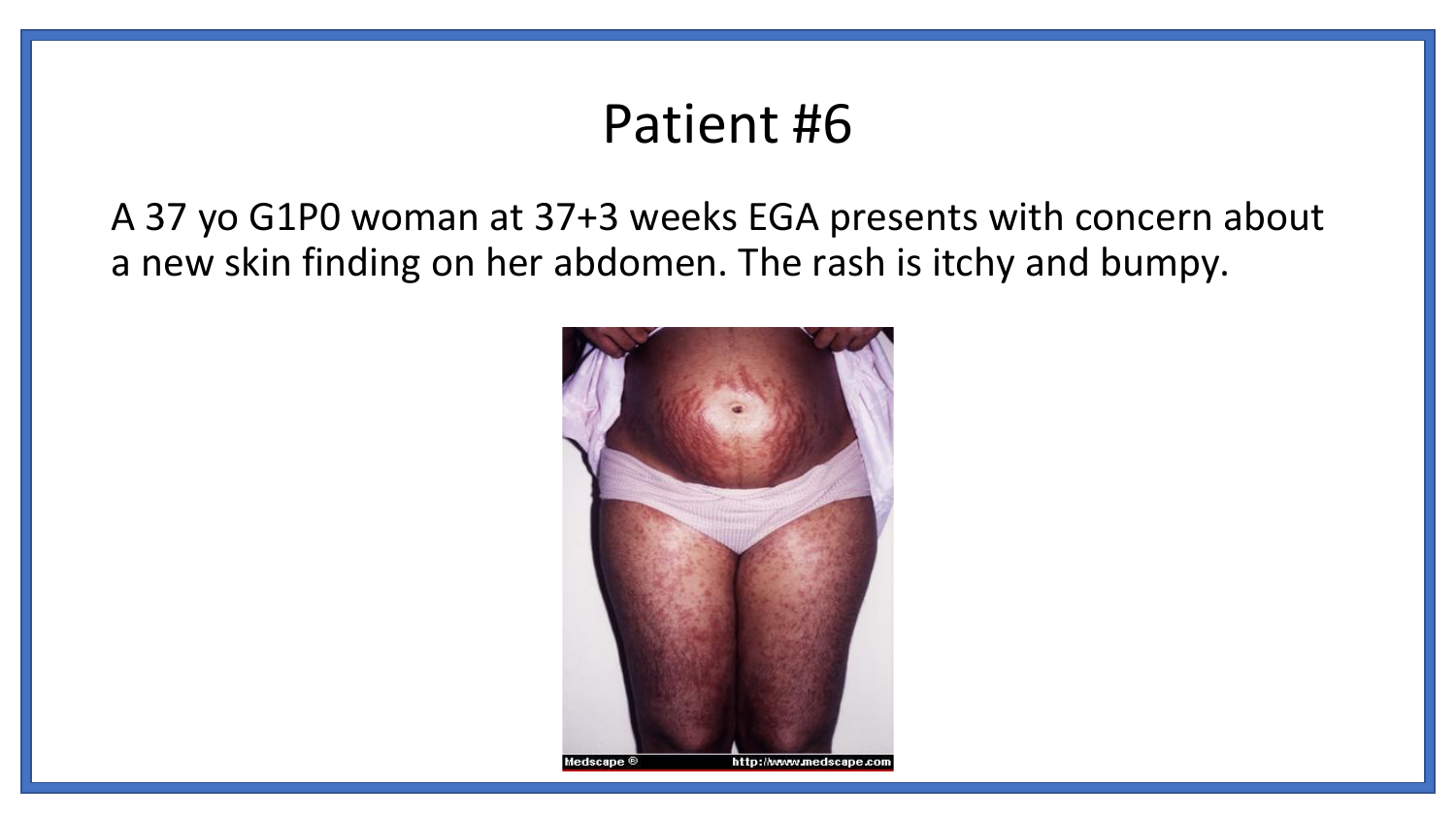#### **What is her dermatologic finding?**

### **Polymorphic eruption of pregnancy (PEP)**

– also known as pruritic urticarial papules and plaques of pregnancy (PUPPP)

#### • **Incidence:**

- 1:160 1:300 pregnancies<sup>5</sup>
- $3/4$  of PEP patients are nulliparous<sup>6</sup>

#### • **Disease Course:**

- Usually presents in third trimester or immediately postpartum<sup>6</sup>
- Initially presents with pruritic, erythematous papules within the abdominal striae with periumbilical sparing. Progresses to trunks and extremities, sparing the palms, soles, and face
- **Resolves within 4-6 weeks of onset**<sup>7</sup>
- No impact on maternal or fetal outcomes<sup>5</sup>
- Rarely reoccurs in subsequent pregnancies<sup>6</sup>
- **Pathogenesis:**
	- Unknown  $-$  the degree of stretching of the abdominal skin may play a role<sup>8</sup>
- **Diagnosis:** 
	- Clinical
- **Treatment:** 
	- Symptomatic topical corticosteroids and antihistamines



https://www.ncbi.nlm.nih.gov/pmc/articles/PMC5418956/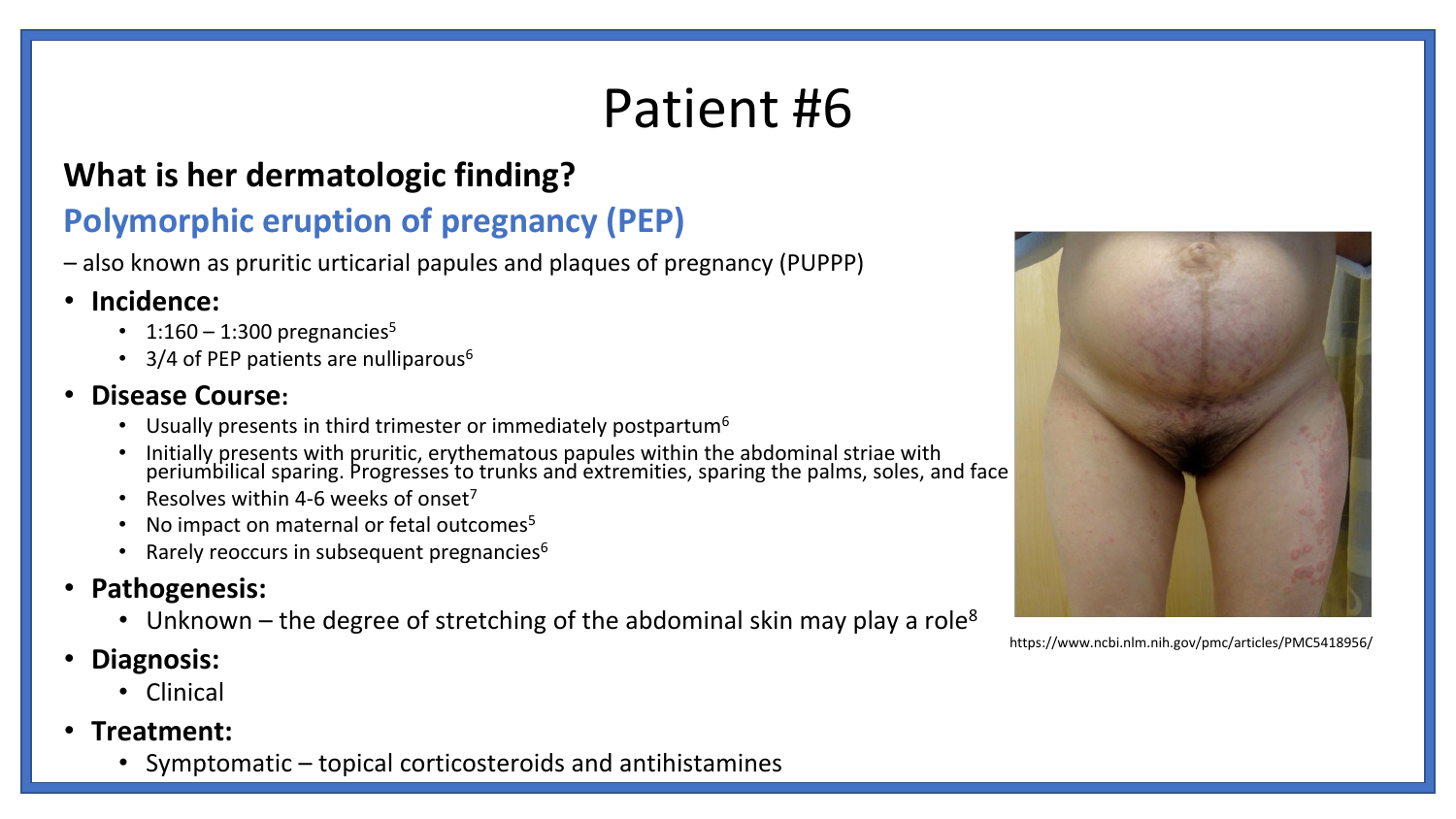#### A 19 yo G1P0 woman at 17+2 weeks EGA presents with concern about a new skin finding on her abdomen. The rash is itchy with tense blisters





https://www.glowm.com/section\_view/heading/Dermatologic%20D iseases%20in%20Pregnancy/item/114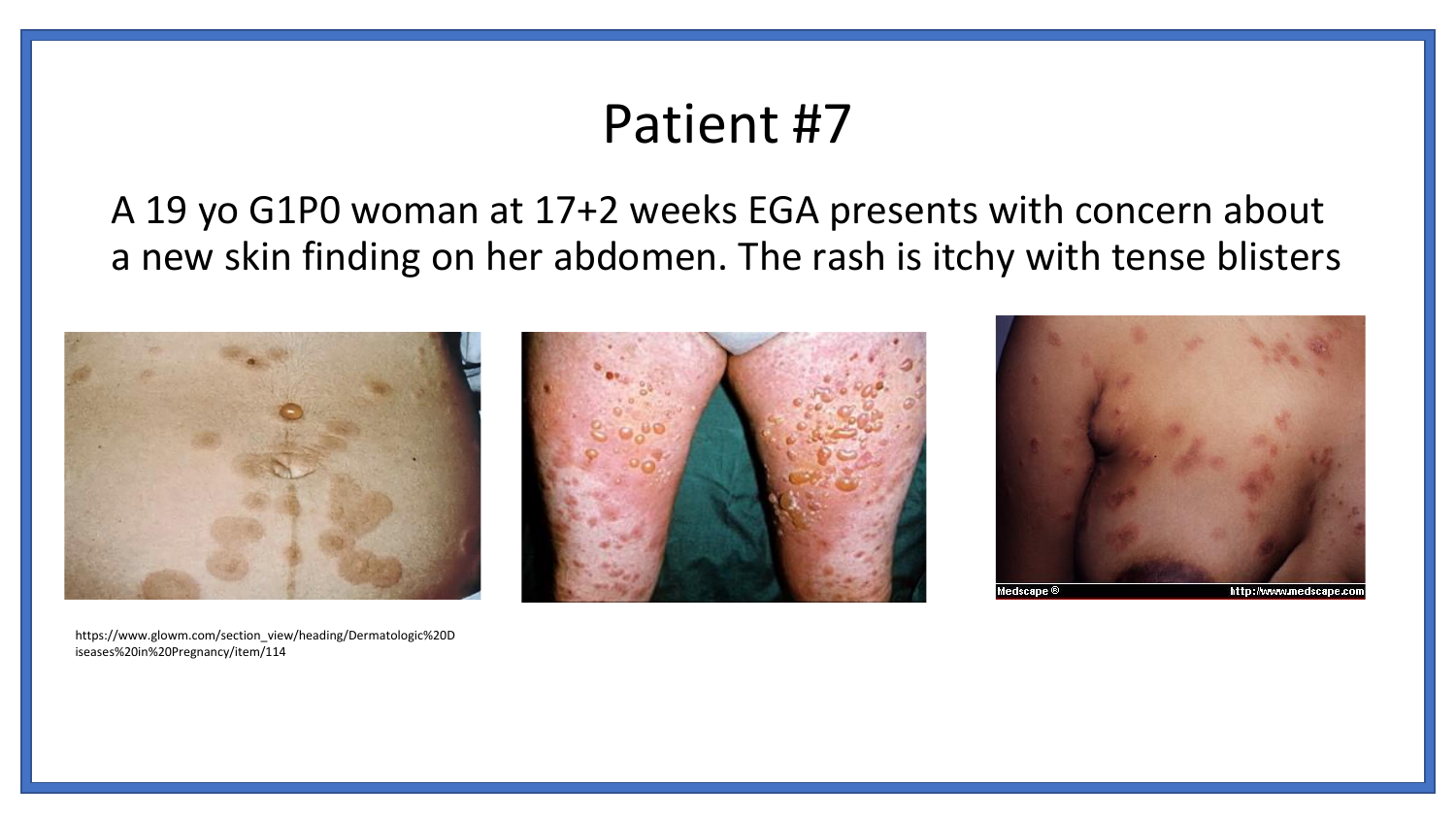#### **What is her dermatologic finding?**

#### **Pemphigoid gestationis** (herpes gestationis)

- **Incidence:** 
	- 1 in 20,000 50,000 pregnancies<sup>9</sup>

#### • **Disease Course:**

- Most commonly occurs in second/third trimester
- Appears around umbilicus as urticarial papules/plaques which join to form tense blisters. Extends to involve the trunk, extremities, palms, and soles with mucosal sparing
- Usually reoccur with subsequent pregnancies, OCPs, or during menstruation<sup>10</sup>
- Associated with increased fetal risk
	- A review of 61 pregnancies complicated by pemphigoid gestationis reported 34% preterm births and 34% small for gestational age<sup>11</sup>

#### • **Pathogenesis:**

- Autoimmune, primary site likely the placenta
- Association with HLA-DR3/HLA-DR4<sup>10</sup>
- **Diagnosis:** 
	- Clinical + biopsy
- **Treatment:** 
	- High-potency topical corticosteroids, systemic corticosteroids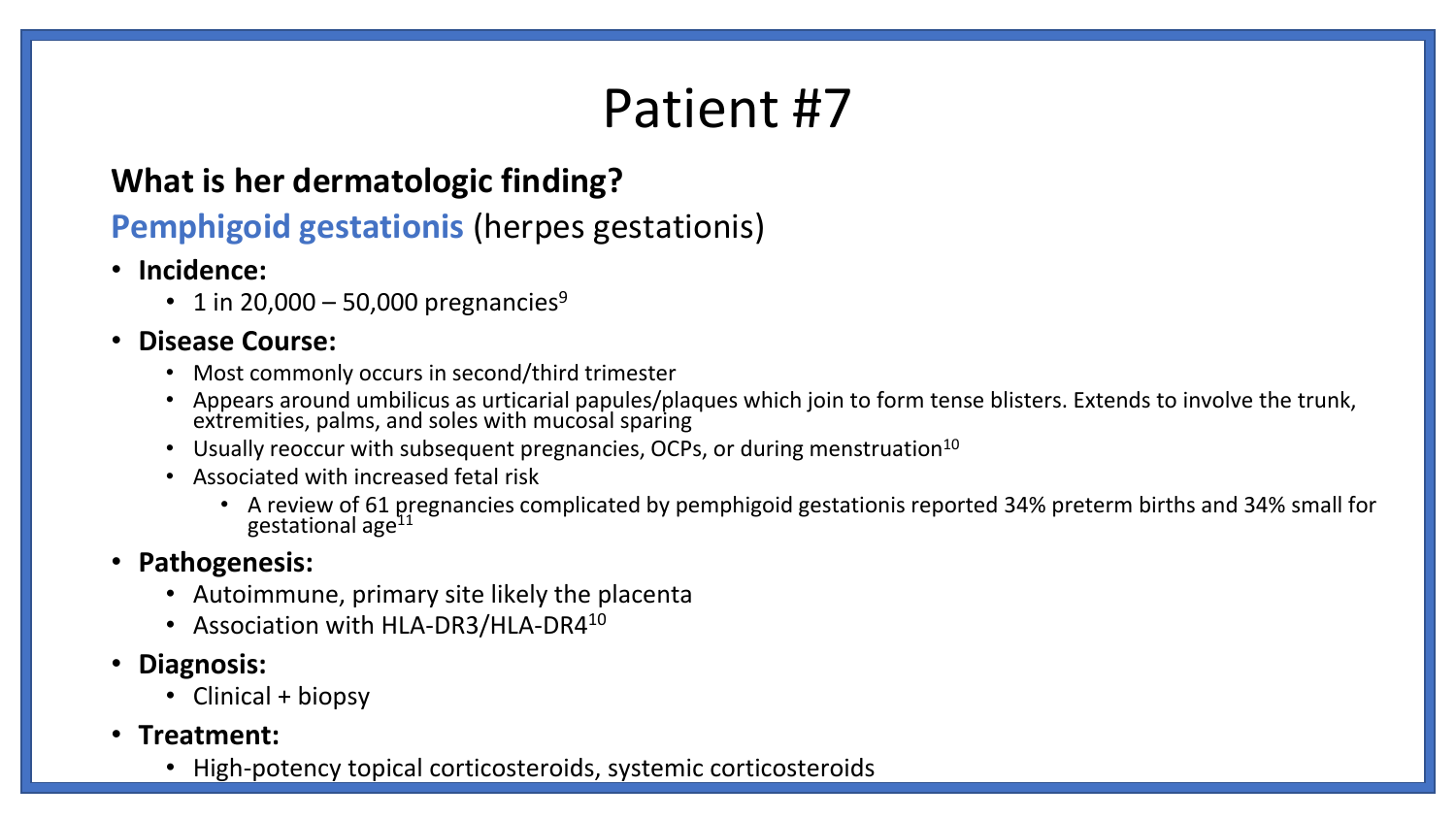A 23 yo G3P2 woman at 30+1 weeks EGA presents with concern about a new skin finding on her arms and face: dry skin and itchy red bumps





Maharajan, Ajaya, et al. "Skin eruptions specific to pregnancy: an overview." *The Obstetrician & Gynaecologist* 15.4 (2013): 233- 240.

https://www.glowm.com/section\_view/heading/Dermatologic%20Diseases%20in%20Pregnancy/  $tem/114$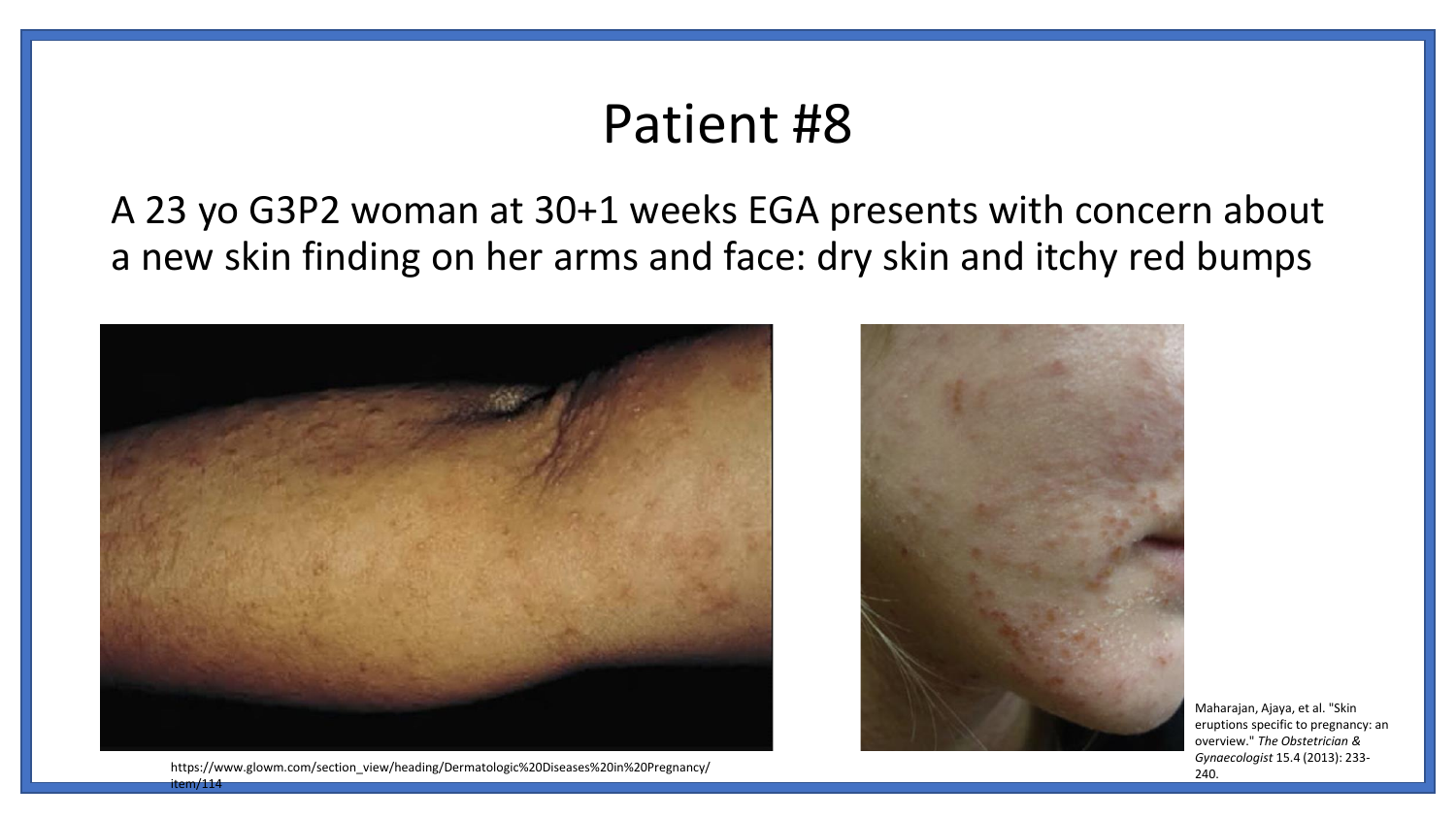#### **What is her dermatologic finding?**

#### **Atopic eruption of pregnancy**

(a unifying term that includes eczema in pregnancy, prurigo of pregnancy, and pruritic folliculitis of pregnancy)

#### • **Incidence:**

- 1 in 300
- Higher incidence in women with a family history of atopy<sup>12</sup>

#### • **Disease Course:**

- Often begins during the first or second trimester
- Presents with erythematous, excoriated nodules/papules on the face, neck, chest and extensor surfaces of limbs and trunks
- Improvement seen following delivery with no postnatal exacerbation
- No adverse maternal or fetal outcomes $^{12}$
- Tends to recur in subsequent pregnancies<sup>7</sup>
- **Diagnosis:**
	- Clinical
- **Pathogenesis:**
	- Unknown thought to be triggered by immunologic changes associated with pregnancy
- **Treatment:** 
	- Symptomatic emollient use, topical corticosteroids, antihistamines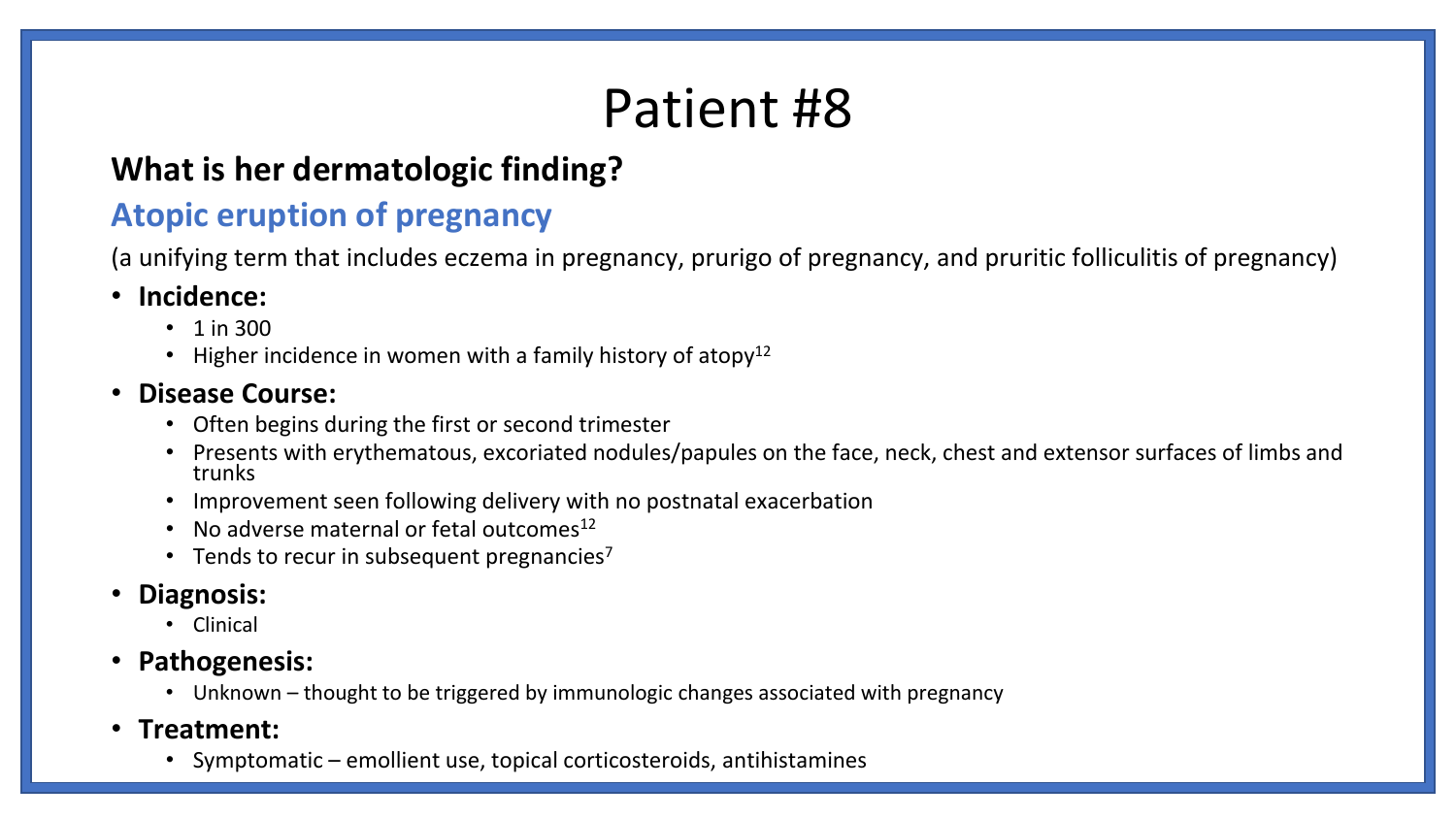## TAKE HOME POINTS

- **Linea nigra** and **melasma** are benign hyperpigmentation conditions that occur in the majority of of pregnant women due to increased melanocyte stimulating hormone and generally resolve spontaneously after delivery
- **Spider angioma** and **palmar erythema** are benign conditions with varied incidence in pregnant women due to estrogen excess and typically resolve spontaneously after delivery
- **Saphenous, vulvar, and hemorrhoidal varicosities** occur at an increased rate during pregnancy due to increased blood flow and venous pressure and are treated with supportive therapy
- **PEP** occurs in ~1:200 pregnancies, is treated symptomatically, has no impact on maternal/fetal wellbeing, and rarely recurs in subsequent pregnancies
- **Pemphigoid gestationis** occurs in ~1:35000 pregnancies, is treated with corticosteroids, is associated with increased fetal risk, and may reoccur in subsequent pregnancies
- **Atopic eruption of pregnancy** occurs in 1:300 pregnancies, is treated symptomatically, has no impact on maternal/fetal wellbeing, and may reoccur in subsequent pregnancies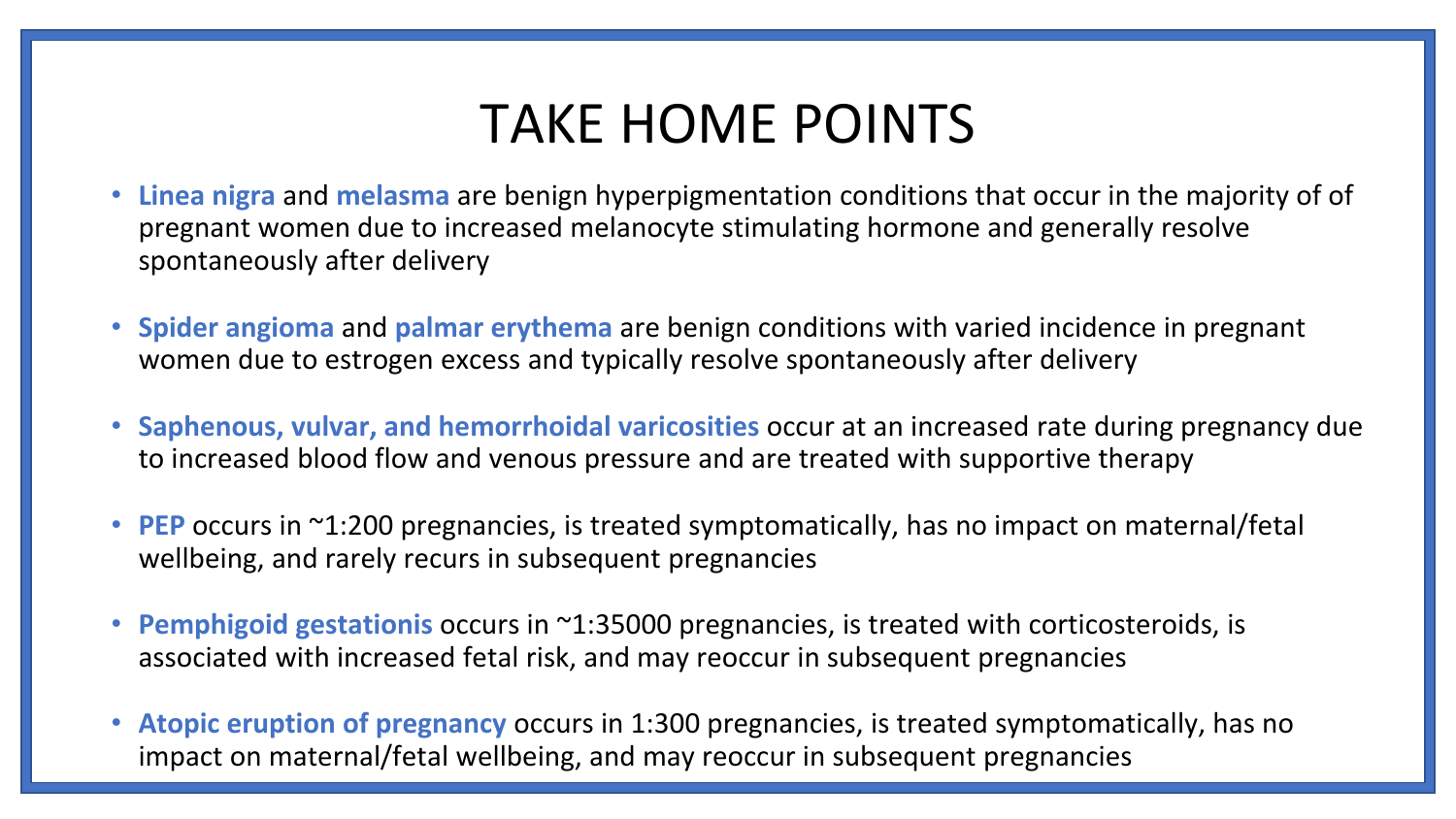## SOCIAL DETERMINANTS OF HEALTH

Certain dermatoses that present during pregnancy have a predilection for populations with skin of color (SOC).



Melasma (chloasma) is the most cosmetically disturbing form of hyperpigmentation and is most common in women of black, Hispanic, or Asian descent. The pigmentary change may be more noticeable in the SOC population.

https://inoya-laboratoire.com

Counsel patients on sun protection!



Striae gravidarum is more common in women with black, Hispanic, or Asian ethnicities



Hypertrophic scars and keloids are particularly common in patients of black, Hispanic, or Asian descent. There may be a genetic predisposition in these populations that leads to excessive fibroblast proliferation and collagen synthesis during wound healing https://keloidresearch.com

Risks can be reduced with careful surgical techniques and wound care.

• Bilayered closures of trunk and extremities with subcuticular running polyglactin 910 suture left in place also has a better appearance than simple running epidermal closures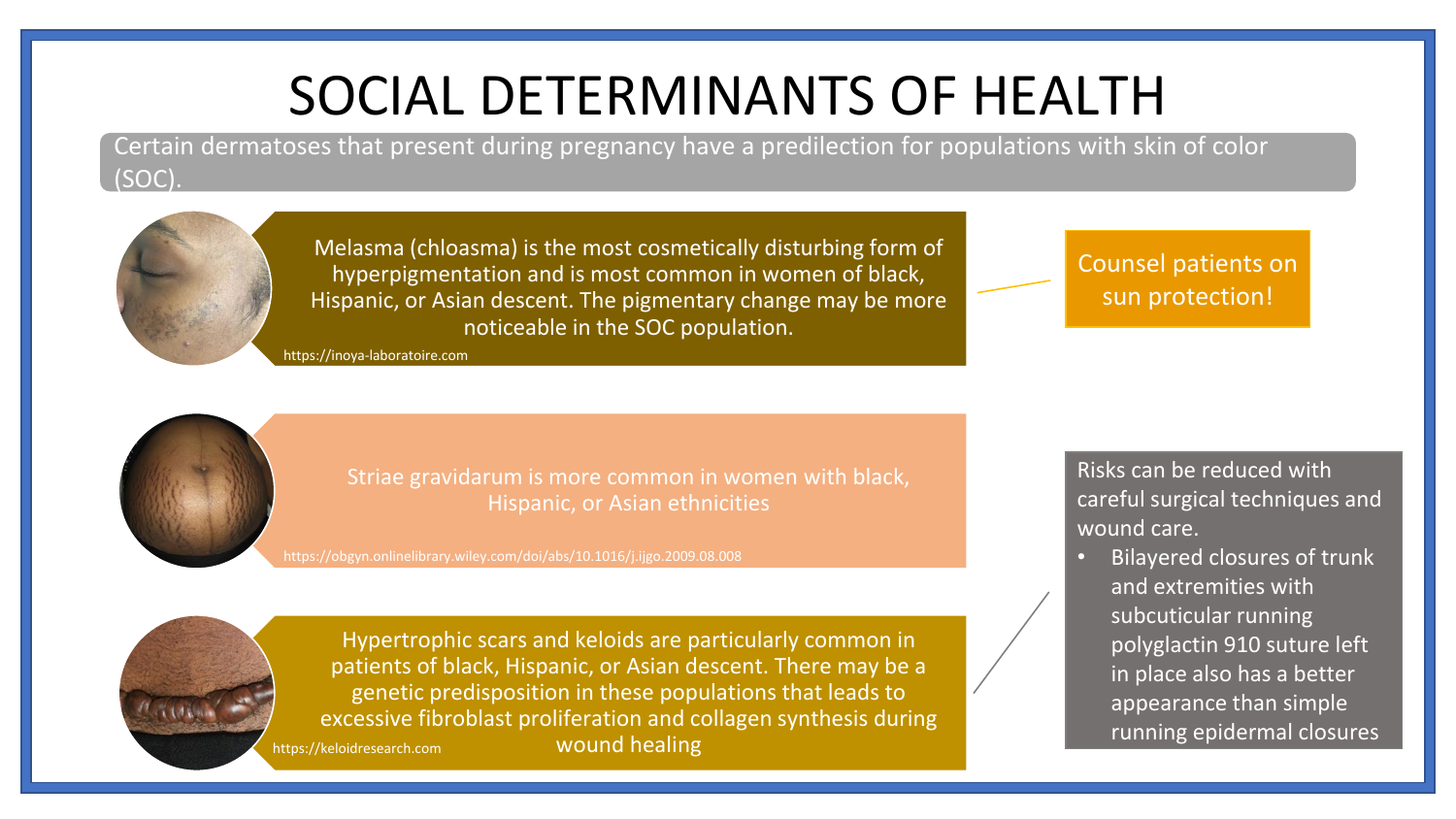## EPIC .PHRASE

#### **.BBonPemphigoidGestationis**

Description: Pemphigoid Gestationis workup, treatment and counseling

The patient was advised that symptoms may be consistent with diagnosis of pemphigoid gestationis. Education on the associated risks was provided including increased fetal risk and likely reoccurrence with subsequent pregnancies, OCPs, or during menstruation. \*\*\*Further evaluation with biopsy was initiated. Treatment options upon confirmation of diagnosis with biopsy results were agreed upon including high-potency topical corticosteroids and/or systemic corticosteroids with plan to decrease to minimum level that controls occurrence of the blistering eruption. Possible treatment of the skin erosions with topical antibiotics to prevent secondary infection was also discussed.

#### **.BBonMelasma**

#### Description: Melasma education and counseling

Education and preventative counseling regarding the diagnosis of melasma was discussed including avoidance of sun with sunscreen and sun protection. The patient was advised that it usually regresses within 1 year however if it persists, treatment with topical hydroquinone/retinoids or chemical peel is available.

#### **.BBonVaricoseVeins**

Description: Varicose veins education and counseling

The diagnosis of varicose veins was discussed with the patient. Options for supportive therapy were outlined including leg elevation, compression hosiery, sleeping on left side, exercise, avoidance of long periods of standing/sitting. If persistent, patient was advised that postpartum medical or surgical interventions are available.

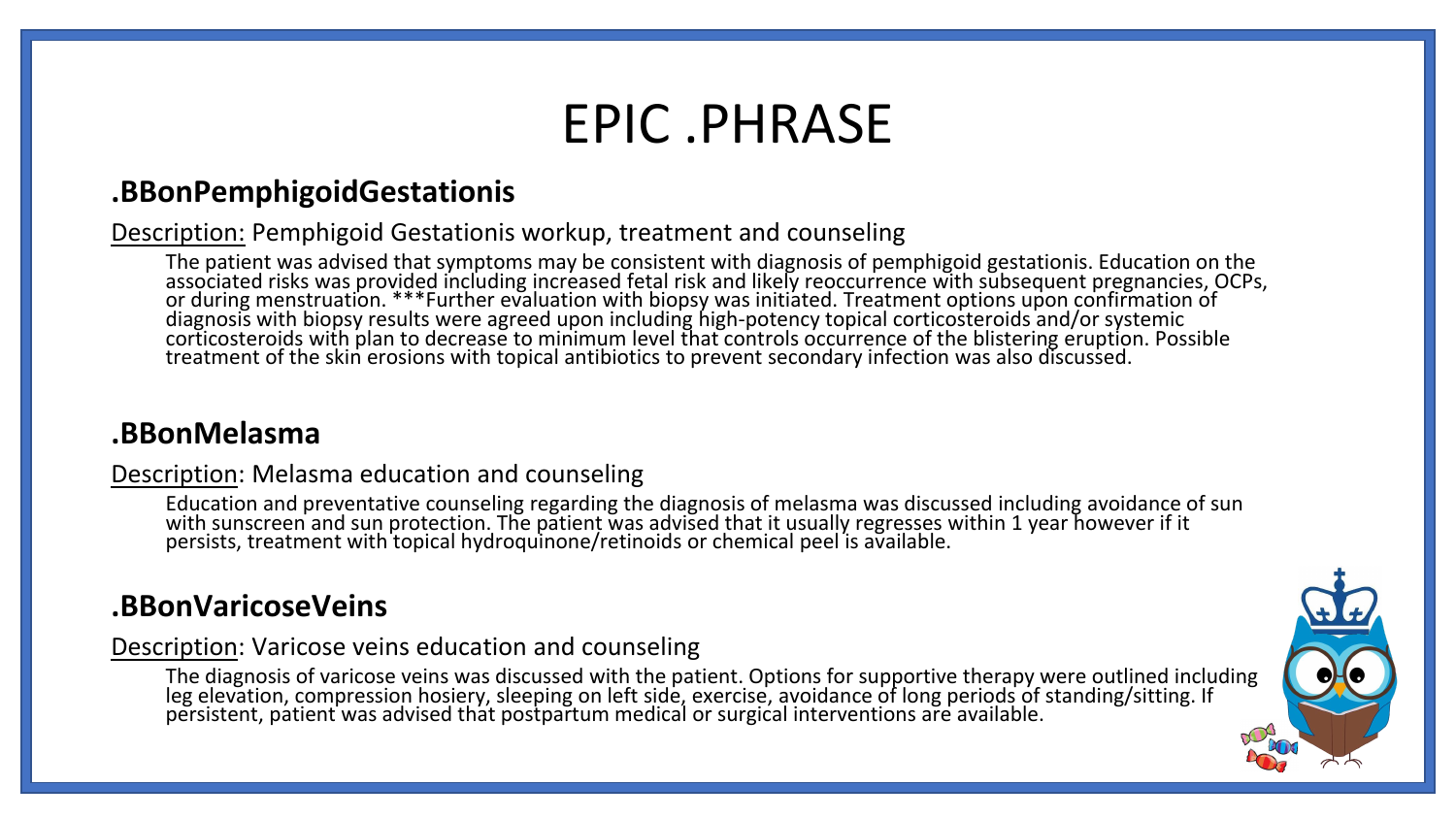# CODING/BILLING

ICD-10 Codes:

- PEP: O26. 86
- Pemphigoid gestationis: O26.41, O26.42
- Varicose veins: I83.813
- Melasma: L81.1
- Other erythematous condition: L53.8